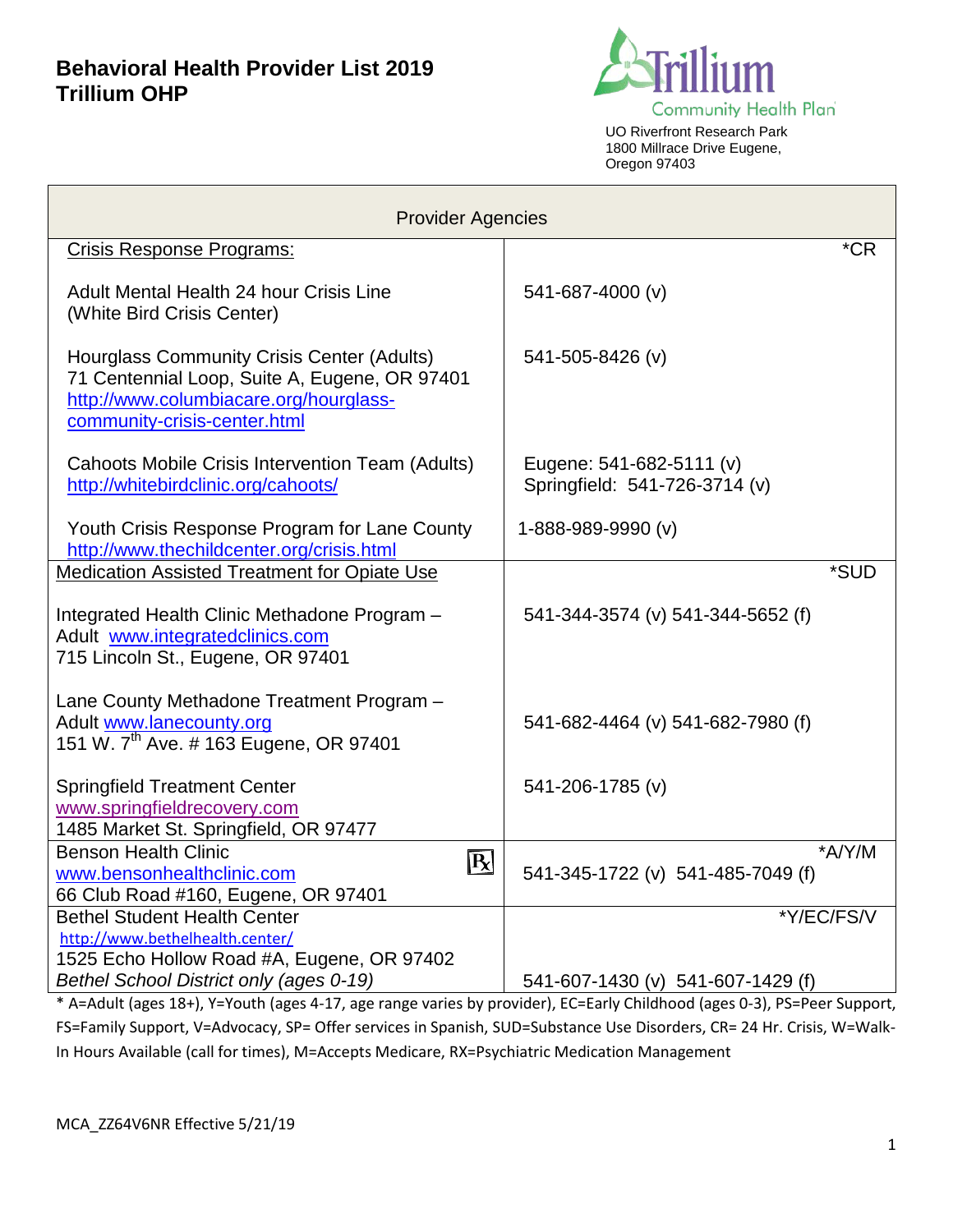

UO Riverfront Research Park 1800 Millrace Drive Eugene, Oregon 97403

| <b>Provider Agencies</b>                                            |                                                                        |  |  |
|---------------------------------------------------------------------|------------------------------------------------------------------------|--|--|
| <b>Betts Psychiatric Group</b><br>$\mathbf{R}$                      | *A/Y/M                                                                 |  |  |
| www.bettspsychiatric.com                                            |                                                                        |  |  |
| 911 Country Club Rd, #390, Eugene, OR 97401                         | 541-505-8621 (v) 541-654-5063 (f)                                      |  |  |
| Cascade Health Solutions Behavioral Health                          | *A (older)/M                                                           |  |  |
| http://cascadehealth.org                                            |                                                                        |  |  |
| 2650 Suzanne Way, Suite 120, Eugene, OR                             |                                                                        |  |  |
| 97408                                                               | 541-345-2800 (v)                                                       |  |  |
| <b>Center for Family Development</b><br>$\overline{\mathbf{R}}$     | *A/Y/EC/PS/SP/SUD/W                                                    |  |  |
| www.c-f-d.org<br>261 East 12 <sup>th</sup> Avenue, Eugene, OR 97401 |                                                                        |  |  |
| 1234 High Street, Eugene, OR 97401                                  | 541-342-8437 (v) 541-342-1639 (f)<br>541-342-8437 (v) 541-242-2999 (f) |  |  |
| Centro Latino Americano                                             | *A/Y/SP/SUD                                                            |  |  |
| www.centrolatinoamericano.org                                       |                                                                        |  |  |
| 944 West 5 <sup>th</sup> Avenue, Eugene, OR 97402                   | 541-687-2667 (v) 541-284-2139 (f)                                      |  |  |
| Christians As Family Advocates (CAFA)                               | $*AYY$                                                                 |  |  |
| www.cafaweb.com                                                     |                                                                        |  |  |
| 921 Country Club Road #222, Eugene, OR 97401                        | 541-686-6000 (v) 541-344-8239 (f)                                      |  |  |
| <b>Compass / Community Health Alliance</b>                          | *A/Y/SP                                                                |  |  |
| $\mathbf{R}$<br>https://www.adaptoregon.org/                        | 541-440-3532 (v)                                                       |  |  |
| 5 St Johns Way, Reedsport, OR 97467                                 | (800) 866-9780 24hr Crisis Line                                        |  |  |
| Cornerstone Counseling (Gail Keller, LCSW)                          | *A/Y/FS/SP                                                             |  |  |
| www.eugenecounselor.com                                             |                                                                        |  |  |
| 3003 Willamette St., Suite 5 Eugene, OR 97405                       | 541-686-889 (v)                                                        |  |  |
| <b>Country Counseling &amp; Exodus Recovery</b>                     | *A/Y/M/SUD                                                             |  |  |
| www.countrycounseling.net                                           |                                                                        |  |  |
| 230 North 3rd Street #105, Harrisburg, OR 97446                     | 541-998-5660 (v) 541-998-5678 (f)                                      |  |  |
| <b>Direction Services</b>                                           | *A/Y/EC/W                                                              |  |  |
| www.direcionservices.org<br>576 Olive Street #307, Eugene, OR 97401 | 541-344-7303 (v) 541-686-6283 (f)                                      |  |  |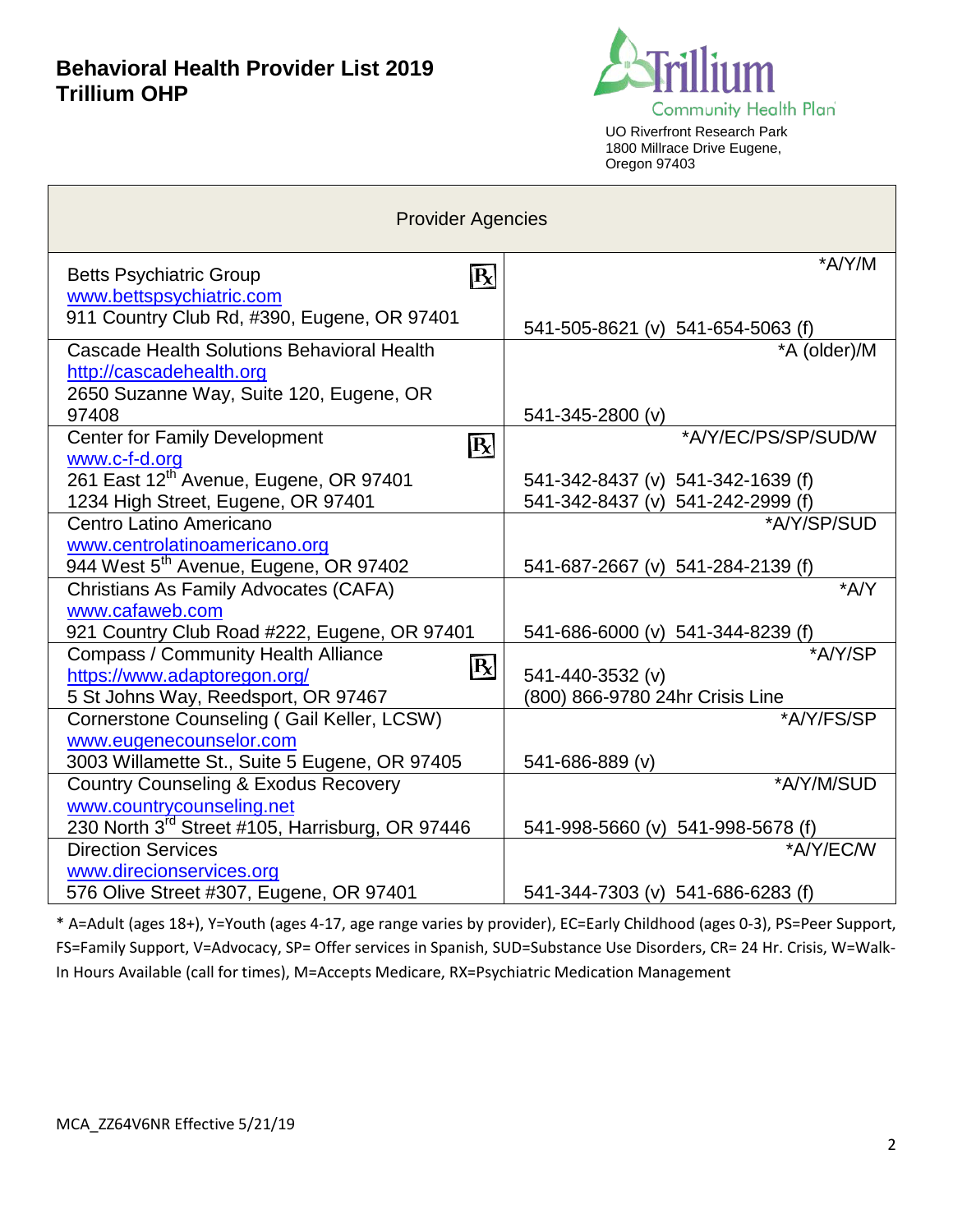

UO Riverfront Research Park 1800 Millrace Drive Eugene, Oregon 97403

| <b>Provider Agencies</b>                                           |                                                       |  |  |
|--------------------------------------------------------------------|-------------------------------------------------------|--|--|
| Emergence                                                          | *A/SUD                                                |  |  |
| $\mathbf{R}$<br>www.4emergence.com                                 |                                                       |  |  |
| 2149 Centennial Plaza #4, Eugene, OR 97401                         | 541-741-7107 (v)                                      |  |  |
|                                                                    |                                                       |  |  |
| Emergence - Florence                                               |                                                       |  |  |
| www.4emergence.com<br>4969 Hwy 101 #3, Florence, OR 97439          | 541-997-8509 (v)                                      |  |  |
| Lane County Behavioral Health                                      | *A/Y/PS/SP/FS/W/M                                     |  |  |
| $\boxed{\mathbf{R}}$<br>www.lanecounty.org                         |                                                       |  |  |
| 2411 Martin Luther King Jr. Blvd, Eugene, OR                       | 541-682-3608 (v) 541-682-3276 (f)                     |  |  |
| 97401                                                              |                                                       |  |  |
| <b>Laurel Hill Center</b><br>$\overline{\mathbf{R}}$               | *A/Y/PS/W                                             |  |  |
| www.laurel.org                                                     |                                                       |  |  |
| 2145 Centennial Plaza, Eugene, OR 97401                            | 541-485-6340 (v) 541-984-3124 (f)                     |  |  |
| <b>Linn County Mental Health</b>                                   | *A/Y/EC/PS/FS/CR                                      |  |  |
| www.linncountyhealth.org/mh<br>445 3rd Avenue SW, Albany, OR 97321 |                                                       |  |  |
| <b>Looking Glass Community Services</b>                            | 541-967-3866 (v) 541-928-3020 (f)<br>*A/Y/EC/SP/V/SUD |  |  |
| R<br>www.lookingglass.us                                           |                                                       |  |  |
| 260 East 11 <sup>th</sup> Avenue, Eugene, OR 97401                 | 541-484-4428 (v) 541-484-7212 (f)                     |  |  |
| <b>Madrone Mental Health Services</b>                              | *A/SP/Y                                               |  |  |
| www.madronementalhealth.com                                        |                                                       |  |  |
| 150 Shelton McMurphey Blvd., #101, Eugene, OR                      | 541-210-8090 (v) 541-844-3648 (f)                     |  |  |
| 97401                                                              |                                                       |  |  |
| <b>Options Counseling &amp; Family Services</b>                    | *A/Y/EC/SP                                            |  |  |
| www.options.org<br>1255 Pearl St., #102, Eugene, OR 97401          | 541-597-6983 (v) 541-687-2063 (f)                     |  |  |
| 175 W. B. St., Springfield, OR 97477                               | 541-762-1971 (v) 541-762-1974 (f)                     |  |  |
| 1455 W. 8 <sup>th</sup> St., Florence, OR 97439                    | 541-997-6261 (v) 541-997-8606 (f)                     |  |  |
| <b>Oregon Psychiatric Partners</b>                                 | *A/Y/M                                                |  |  |
| $\mathbf{R}$<br>https://oppclinic.com                              |                                                       |  |  |
| 3203 Willamette Street, Eugene, OR 97405                           | 541-726-9912 (v) 541-744-4443 (f)                     |  |  |
| <b>Oregon Community Programs</b><br>R                              | *Y/SP/EC                                              |  |  |
| www.oregoncommunityprograms.org                                    |                                                       |  |  |
| 1170 Pearl Street, Eugene, OR 97401                                | 541-743-4340 (v) 541-743-4369 (f)                     |  |  |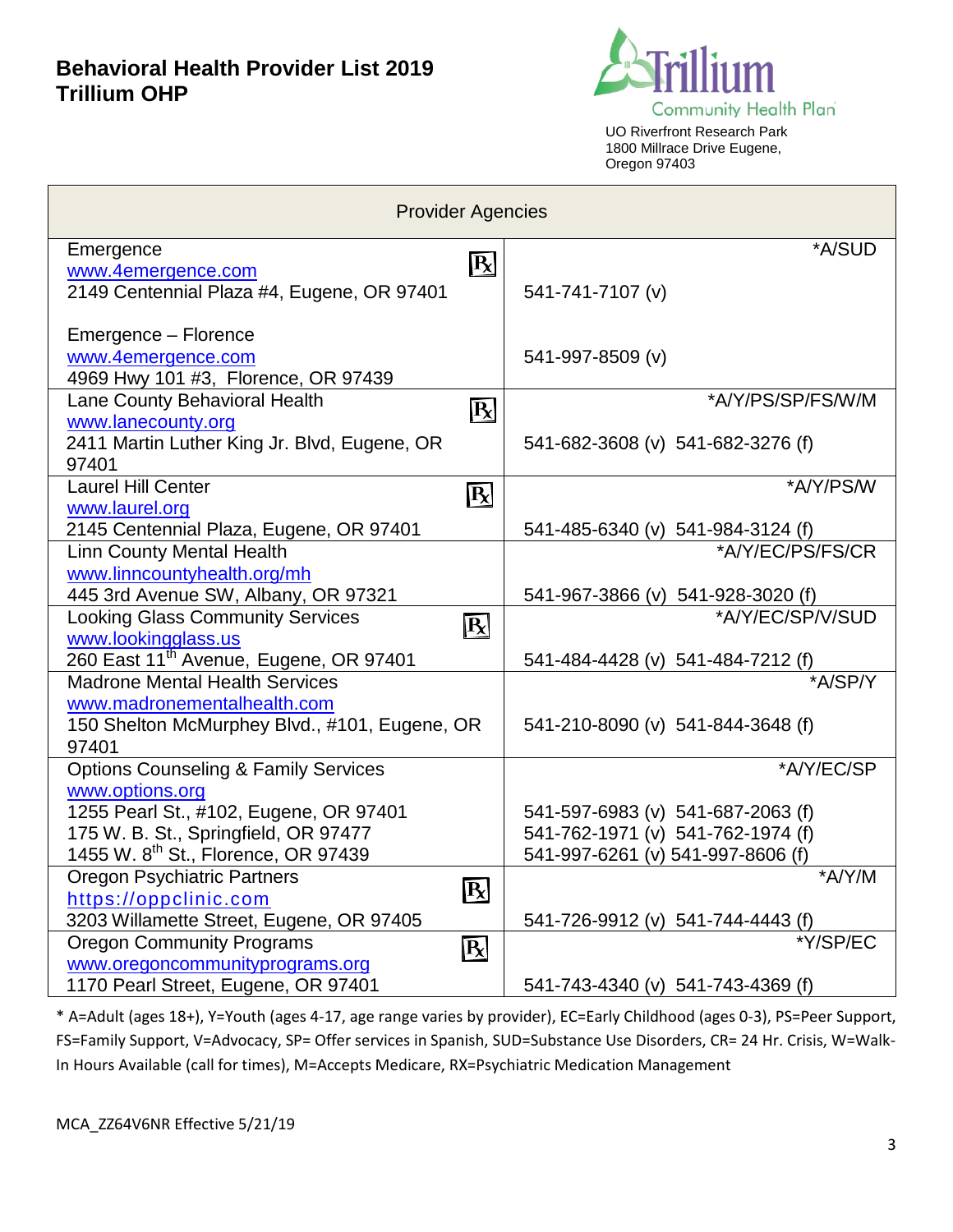**The State** 



UO Riverfront Research Park 1800 Millrace Drive Eugene, Oregon 97403

| <b>Provider Agencies</b>                                                                              |                                             |  |
|-------------------------------------------------------------------------------------------------------|---------------------------------------------|--|
| <b>OSLC</b> Developments, Inc.                                                                        | *A/Y/SUD                                    |  |
| www.oslcdevelopments.org                                                                              |                                             |  |
| 10 Shelton McMurphey Blvd., Eugene OR 97401                                                           | 541-485-2711 (v) 541-485-7087 (f)           |  |
| <b>PeaceHealth Behavioral Health Services</b><br>$\mathbf{R}$                                         | *A/Y/M                                      |  |
| www.peacehealth.org                                                                                   |                                             |  |
| 1200 Hilyard, #420 & #460, Eugene, OR 97401                                                           | 458-205-6444 (v)                            |  |
| 3333 RiverBend Drive, Springfield, OR 97477                                                           | 541-222-2185 (v) 541-222-2194 (f)           |  |
| <b>Psychiatry Associates of Eugene</b><br>$\mathbf{R}$<br>3225 Willamette Street #2, Eugene, OR 97405 | $+A/M$<br>541-686-7313 (v) 541-302-6676 (f) |  |
| Reconnections A&D Treatment, Inc.                                                                     | *Y/SUD                                      |  |
| www.reconnectionscounseling.com                                                                       |                                             |  |
| 1010 SW Coast HWY#307, Newport, OR 97365                                                              | 541-574-9570 (v) 541-574-8857 (f)           |  |
| <b>Relief Nursery</b>                                                                                 | *Y/EC/SP/FS                                 |  |
| www.reliefnursery.org                                                                                 |                                             |  |
| 1720 West 25 <sup>th</sup> Avenue, Eugene, OR 97405                                                   | 541-343-9706 (v) 541-683-3748 (f)           |  |
| 850 South 42 <sup>nd</sup> Street, Springfield, OR 97478                                              | 541-485-0007 (v) 541-284-4362 (f)           |  |
| <b>Serenity Lane</b>                                                                                  | *A/SUD                                      |  |
| http://www.serenitylane.org/                                                                          |                                             |  |
| 1 Serenity Lane, Coburg, OR 97408                                                                     | 541-687-1110 (v)                            |  |
| Shangri-La                                                                                            | *A/PS/Rx                                    |  |
| www.shangrilacorp.org                                                                                 |                                             |  |
| 1195 City View Stree, Suite B Eugene, OR 97402                                                        | 541-344-1121 (v)                            |  |
| South Lane Mental Health<br>R                                                                         | *A/Y/EC/W/SUD                               |  |
| www.slmh.org                                                                                          |                                             |  |
| 1345 Birch Avenue, Cottage Grove, OR 97424                                                            | 541-942-3939 (v) 541-942-9310 (f)           |  |
| Strong Integrated Behavioral Health                                                                   | *A/SP/Y/M                                   |  |
| www.strongibh.com                                                                                     |                                             |  |
| 66 Club Road #120, Eugene, OR 97401                                                                   | 541-393-5983 (v) 541-393-5984 (f)           |  |
| The Child Center                                                                                      | *Y/EC/W                                     |  |
| www.thechildcenter.org                                                                                |                                             |  |
| 3995 Marcola Road, Springfield, OR 97477                                                              | 541-726-1465 (v) 541-726-5085 (f)           |  |
| <b>White Bird Chrysalis</b>                                                                           | *A/Y/CR/W                                   |  |
| www.whitebirdclinic.com                                                                               | 541-342-8255 (v)                            |  |
| 350 E 11 <sup>th</sup> Ave., Eugene, OR 97401                                                         | 541-484-4800 (v) 541-342-7987 (f)           |  |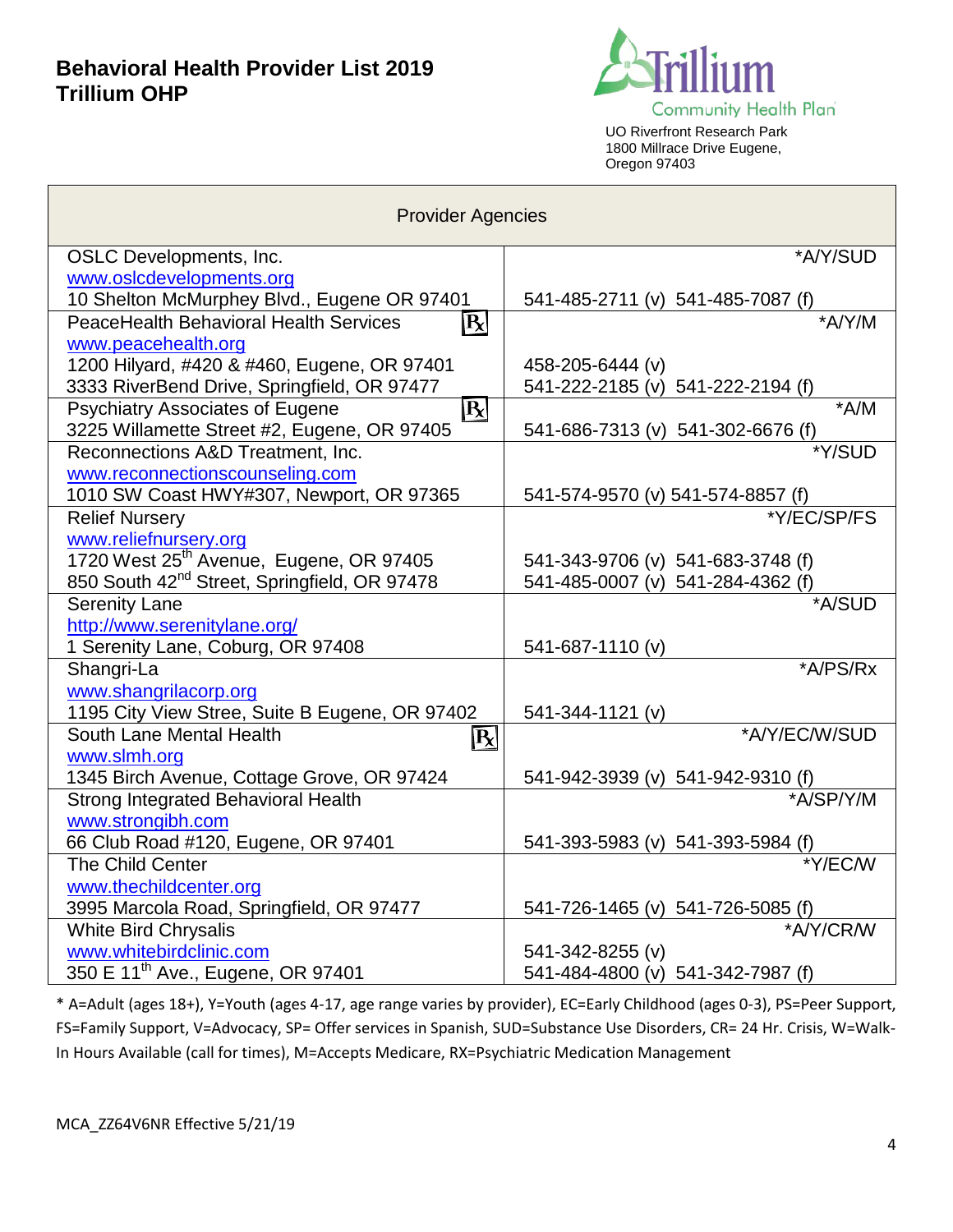

| <b>Provider Agencies</b>                              |                       |  |
|-------------------------------------------------------|-----------------------|--|
| Willamette Family, Inc.                               |                       |  |
| $ \mathbf{R} $<br>www.wfts.org                        |                       |  |
| 687 Cheshire Avenue, Eugene, OR 97402                 | *A/Y/EC/PS/FS/V/SUD/W |  |
| 605 West 4 <sup>th</sup> Avenue, Eugene, OR 97402     |                       |  |
| (Buckley)                                             |                       |  |
| 149 West 12 <sup>th</sup> Avenue, Eugene, OR 97401    |                       |  |
| 195 W 12 <sup>th</sup> Avenue, Eugene, OR 97401 (RAC) |                       |  |
| 4031 Main Street, Springfield, OR 97478               |                       |  |
| 1450 Birch Avenue, Cottage Grove, OR 97424            | 541-762-4300 (v)      |  |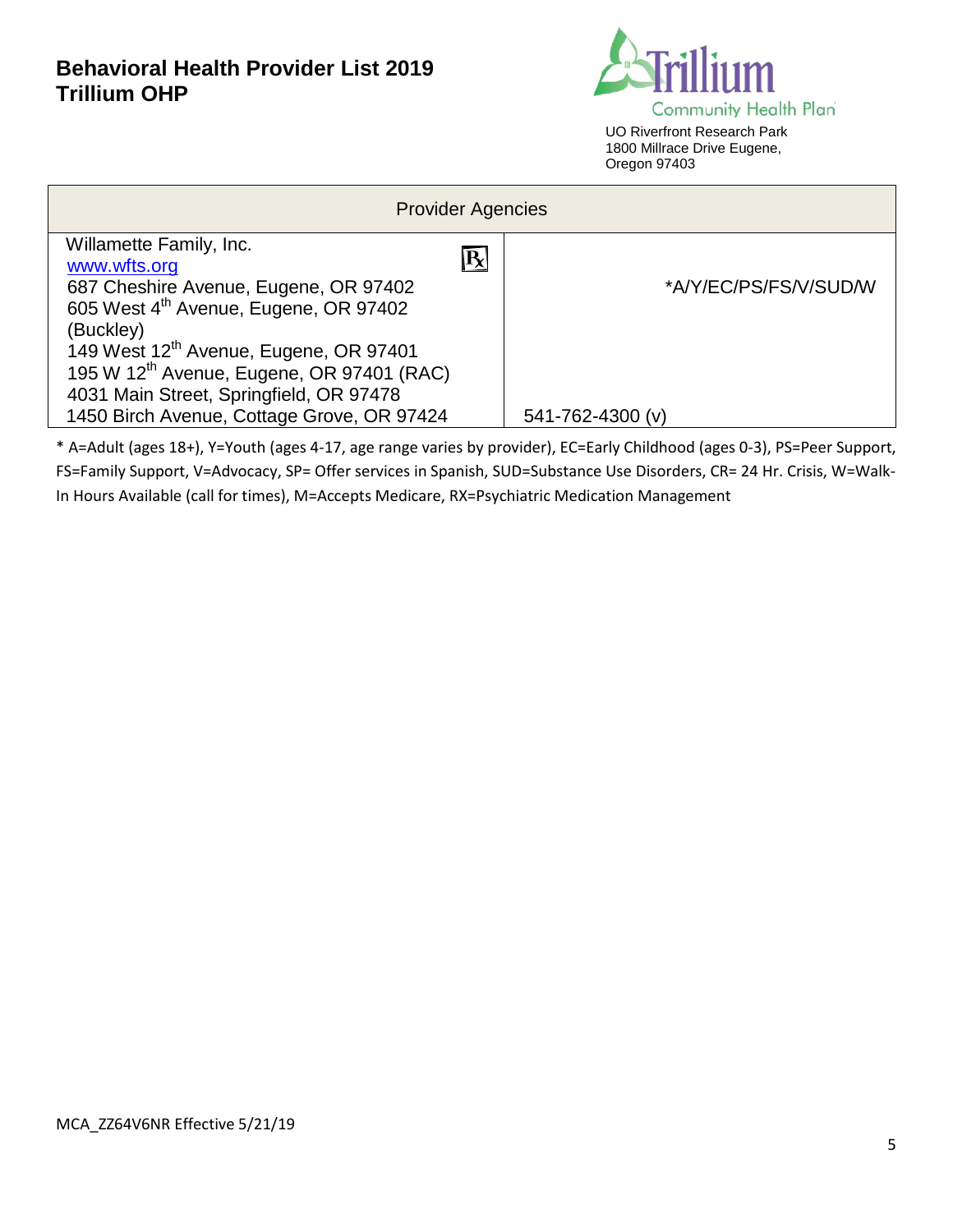

UO Riverfront Research Park 1800 Millrace Drive Eugene, Oregon 97403

| <b>Individual Practitioners</b>                                                               |                                      |  |  |
|-----------------------------------------------------------------------------------------------|--------------------------------------|--|--|
| LCSW=Licensed Clinical Social Worker, LMFT=Licensed Marriage & Family Therapist,              |                                      |  |  |
| LPC=Licensed Professional Counselor, PhD=Licensed Psychologist, PNP=Psychiatric Nurse         |                                      |  |  |
| Practitioner, MD=Psychiatrist                                                                 |                                      |  |  |
| $^*$ A/Y<br>Allen, Lori PhD                                                                   |                                      |  |  |
| www.yogamindtherapy.com/                                                                      |                                      |  |  |
| 1339 Oak Street, Eugene, OR 97401                                                             | 541-913-2294 (v) 541-735-3669 (f)    |  |  |
| Amato, Jacqueline MD, Psychiatrist<br>$\overline{\text{R}}$                                   | $*Y$                                 |  |  |
| <b>Integrated Psychiatry</b>                                                                  |                                      |  |  |
| www.jacquelineamatomd.com                                                                     |                                      |  |  |
| 841 Alder Creek Drive, Medford, OR 97504                                                      |                                      |  |  |
| 1932-B Pine Street, Florence, OR 97439                                                        |                                      |  |  |
| Dr. Amato travels to Florence on a monthly basis, call Medford<br>office to make appointment. | 541-858-7188 (V) 1-541-858-7186 (f)  |  |  |
| Arpaia, Joseph MD, Psychiatrist<br>$\boxed{\mathbf{R}}$                                       | $*A/M$                               |  |  |
| 935 Willagillespie Road #A, Eugene, OR 97401                                                  | 541-683-0644 (v) 541-683-4172 (f)    |  |  |
| Bear, Patricia LPC                                                                            | *A/Y                                 |  |  |
| www.pattibearlpc.com                                                                          |                                      |  |  |
| 1442 Pearl Street, Unit A, Eugene 97401                                                       | 541-357-7468 (v) 541-780-6945 (f)    |  |  |
| Broomberg, Lola LPC                                                                           | *A/Y                                 |  |  |
| www.lolabroomberg.com                                                                         |                                      |  |  |
| 541 Willamette Street, #207A, Eugene, OR 97401                                                | 541-686-8119 (v)<br>541-686-3340 (f) |  |  |
| Bundy, John PhD                                                                               | A/Y                                  |  |  |
| www.johnbundyphd.com                                                                          |                                      |  |  |
| 286 E. 18 <sup>th</sup> Avenue, Eugene, OR 97401                                              | 541-510-8464 (v)                     |  |  |
| Corbett Victoria (Tori) LCSW                                                                  | *A/Y/M                               |  |  |
| https://toricorbettcounseling.com/                                                            | 541-526-7737 (v)                     |  |  |
| 3003 Willamette Street, Eugene, OR 97405                                                      |                                      |  |  |
| Cornelius, Rachelle LPC                                                                       | *A/Y                                 |  |  |
| 1355 W 13 <sup>th</sup> Ave, Eugene OR 97402                                                  | 541-514-7997 (v)                     |  |  |
| <b>Cornerstone Counseling</b>                                                                 | *A/Y/FS/SP                           |  |  |
| Keller Gail, LCSW                                                                             |                                      |  |  |
| www.eugenecounselor.com                                                                       |                                      |  |  |
| 3003 Willamette St., Suite 5 Eugene, OR 97405                                                 | 541-686-8899 (V)                     |  |  |
| Crane, S. Kelly LCSW                                                                          | $*$ A/Y                              |  |  |
| 1355 West 13 <sup>th</sup> Avenue, Eugene, OR 97402                                           | 541-357-4327 (v) 541-636-3607 (f)    |  |  |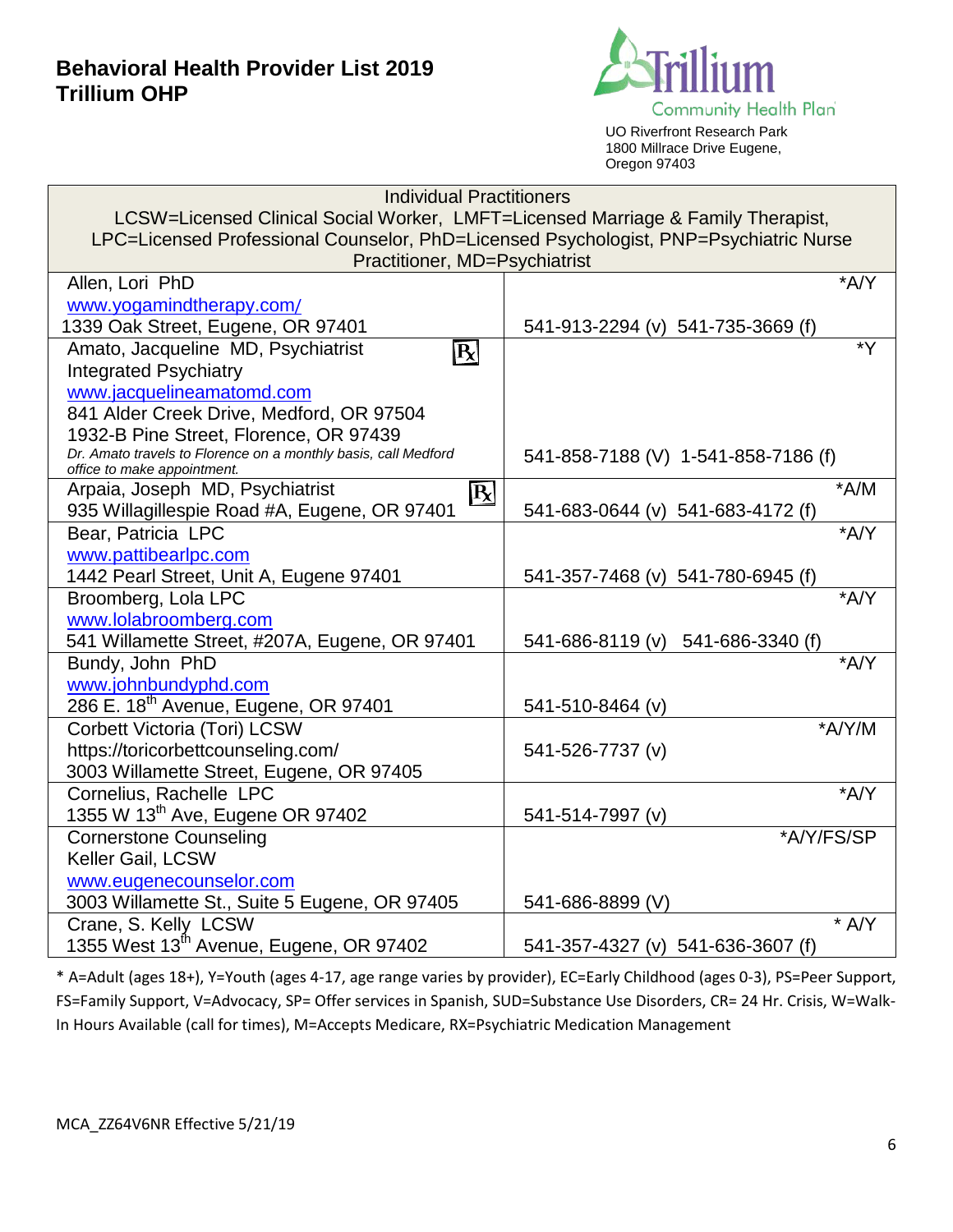

UO Riverfront Research Park 1800 Millrace Drive Eugene, Oregon 97403

| <b>Individual Practitioners</b>                                                       |                                   |  |
|---------------------------------------------------------------------------------------|-----------------------------------|--|
| LCSW=Licensed Clinical Social Worker, LMFT=Licensed Marriage & Family Therapist,      |                                   |  |
| LPC=Licensed Professional Counselor, PhD=Licensed Psychologist, PNP=Psychiatric Nurse |                                   |  |
| Practitioner, MD=Psychiatrist                                                         |                                   |  |
| Curtin, Susan PhD                                                                     | $*A/M$                            |  |
| 1679 Willamette Street #3, Eugene, OR 97401                                           | 541-687-8180 (v)                  |  |
| Dickson, Mina LPC                                                                     | *A/Y                              |  |
| 1525 12 <sup>TH</sup> Street, Suite 4-A, Florence, OR 97439                           | 541-999-6809 (v) 805-435-7434 (f) |  |
| Fedorov, Jennifer LMFT                                                                | *A/Y                              |  |
| www.jenniferfedorov.com                                                               |                                   |  |
| 767 Willamette Street #301, Eugene, OR 97401                                          | 541-232-6680 (v) 541-343-2442 (f) |  |
| Freeman, Erica LCSW                                                                   | *A/SP/Y/M                         |  |
| 492 East 13 <sup>th</sup> Avenue #106, Eugene, OR 97401                               | 541-345-7010 (v) 541-343-1044 (f) |  |
| Fries, Mason PhD                                                                      | $*A/M$                            |  |
| 3780 Vine Maple Street, Eugene, OR 97405                                              | 714-566-5671 (v)                  |  |
| Giblin, Markham PhD                                                                   | *A/Y/M                            |  |
| www.giblinconsulting.com                                                              |                                   |  |
| 492 East 13 <sup>th</sup> Avenue #201, Eugene, OR 97401                               | 541-738-6516 (v) 541-738-6517 (f) |  |
| Gomsrud, Melissa LPC                                                                  | *A/Y                              |  |
| www.counselingccllc.com                                                               |                                   |  |
| 1034 Lawrence, Eugene, OR 97401                                                       | 541-222-9724 (v)                  |  |
| Gordon, Jennifer PhD                                                                  | $*A/M$                            |  |
| 1639 East 19 <sup>th</sup> Avenue, Eugene, OR 97403                                   | 541-338-8033 (v)                  |  |
| Griffin, Lisa LPC                                                                     | *A/Y                              |  |
| www.lisajgriffin.com                                                                  |                                   |  |
| 1001 Washington Street #2, Eugene, OR 97403                                           | 541-654-0533 (V) 541-485-0052 (f) |  |
| Hadley, Maggie LCSW                                                                   | *A/Y                              |  |
| http://maggiehadleylcsw.com                                                           |                                   |  |
| 1492 Pearl St. Unit A, Eugene, OR 97401                                               | 541-357-9380 (v) 541-780-6945 (f) |  |
| $\mathbf{R}$<br>Hall, Jacqueline (Jackie) PNP                                         | *A/Y                              |  |
| Octarine Therapeutic Mental Health Services, LLC                                      |                                   |  |
| 492 East 13 <sup>th</sup> Ave., #209, Eugene, OR 97401                                | 541-513-2625 (v)                  |  |
| Healey, Cynthia PhD                                                                   | *A/Y                              |  |
| www.cynthiahealey.com                                                                 |                                   |  |
| 3575 Donald Street, #150, Eugene, OR 97405                                            | 541-505-4997 (v) 541-485-7087 (f) |  |
| Heitman, Annelise LMFT                                                                | *A/Y                              |  |
| http://anneliseheitman.wixsite.com/mysite                                             |                                   |  |
| 328 West Broadway, Eugene, OR 97401                                                   | 541-214-3465 (v) 541-393-2064 (f) |  |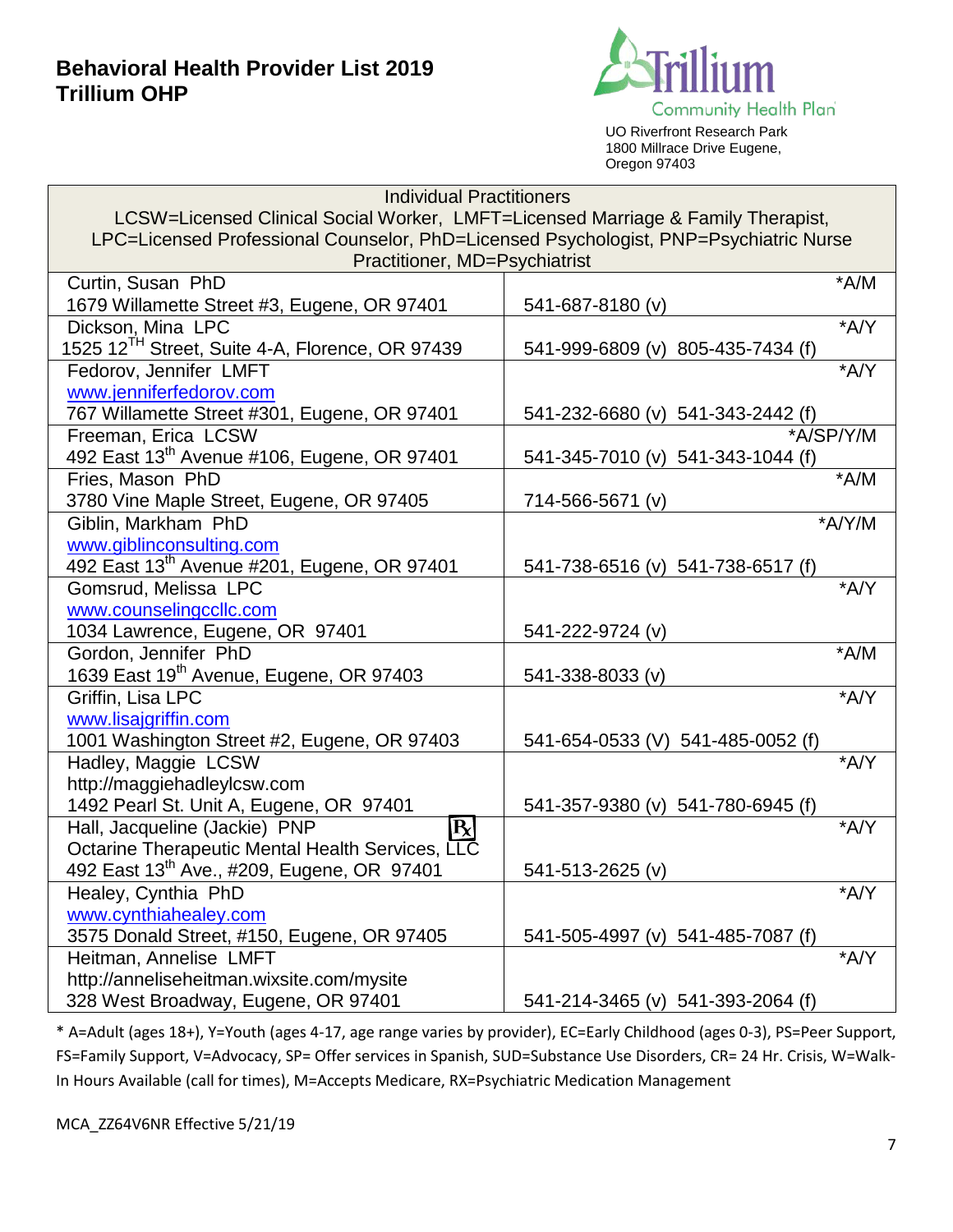

UO Riverfront Research Park 1800 Millrace Drive Eugene, Oregon 97403

| <b>Individual Practitioners</b>                                                       |                                     |  |
|---------------------------------------------------------------------------------------|-------------------------------------|--|
| LCSW=Licensed Clinical Social Worker, LMFT=Licensed Marriage & Family Therapist,      |                                     |  |
| LPC=Licensed Professional Counselor, PhD=Licensed Psychologist, PNP=Psychiatric Nurse |                                     |  |
| Practitioner, MD=Psychiatrist                                                         |                                     |  |
| Henry, Kelly PNP                                                                      | $*A/Y$                              |  |
| $\overline{\mathbf{R}}$<br><b>Oasis Mental Health</b>                                 |                                     |  |
| 450 County Club Rd. #340, Eugene, OR 97401                                            | 541-636-9846 (v) 541-636-9847 (f)   |  |
| Johnson, Emily LMFT                                                                   | *A/Y                                |  |
| www.emilyjohnsontherapy.com                                                           |                                     |  |
| 328 West Broadway, Eugene, OR 97401                                                   | 541-600-7593 (v) 541-653-8323 (f)   |  |
| Jonas, Catherine LCSW                                                                 | $^*A/M$                             |  |
| www.awakeningthespiritualheart.com                                                    |                                     |  |
| 3003 Willamette Street, Eugene, OR 97405                                              | 541-905-2201 (v) 1-877-208-1904 (f) |  |
| Keller, Gail LCSW, Cornerstone Counseling                                             | *A/FS/Y/SP                          |  |
| Gailkeller.lg@gmail.com                                                               |                                     |  |
| 3003 Willamette St., Ste. 5 Eugene, OR 97405                                          | 541-686-8899 (v)                    |  |
| Kennedy, Marcia LCSW                                                                  | $*A/M$                              |  |
| www.mkennedylcsw.com                                                                  |                                     |  |
| 41 West 19 <sup>th</sup> Avenue, Eugene, OR 97401                                     | 541-338-3008 (v) 541-338-3008 (f)   |  |
| Kintigh, Teresa LMFT                                                                  | *A/Y                                |  |
| www.solutionstherapyeugene.com                                                        |                                     |  |
| 1358 Oak Street, #1, Eugene, OR 97401                                                 |                                     |  |
| Ms. Kintigh travels to Cottage Grove, call Eugene                                     |                                     |  |
| office to make appointment.                                                           | 541-505-9491 (v)                    |  |
| Knox, Henrietta LPC                                                                   | $*AYY$                              |  |
| www.henriettaknox.com                                                                 | 541-321-2278 (v) 541-246-8826 (f)   |  |
| 5 East 24th Avenue, Eugene, OR 97405                                                  |                                     |  |
| Krothe, Helene LMFT                                                                   | $*A/Y$                              |  |
| The Sage House                                                                        |                                     |  |
| http://helenekrothe.com                                                               |                                     |  |
| 1355 West 13 <sup>th</sup> Avenue, Eugene, OR 97402                                   | 541-541-357-9191 (v)                |  |
| Levinrad, Paula LCSW                                                                  | $+A/M$                              |  |
| www.paulalevinrad.com                                                                 |                                     |  |
| 1339 Oak Street, Eugene, OR 97401                                                     | 541-735-3665 (v)                    |  |
| Liebman, Caren LCSW                                                                   | AYY                                 |  |
| 3003 Willamette Street, Suite E, Eugene, OR                                           | 541-525-2221 (v)                    |  |
| 97405                                                                                 |                                     |  |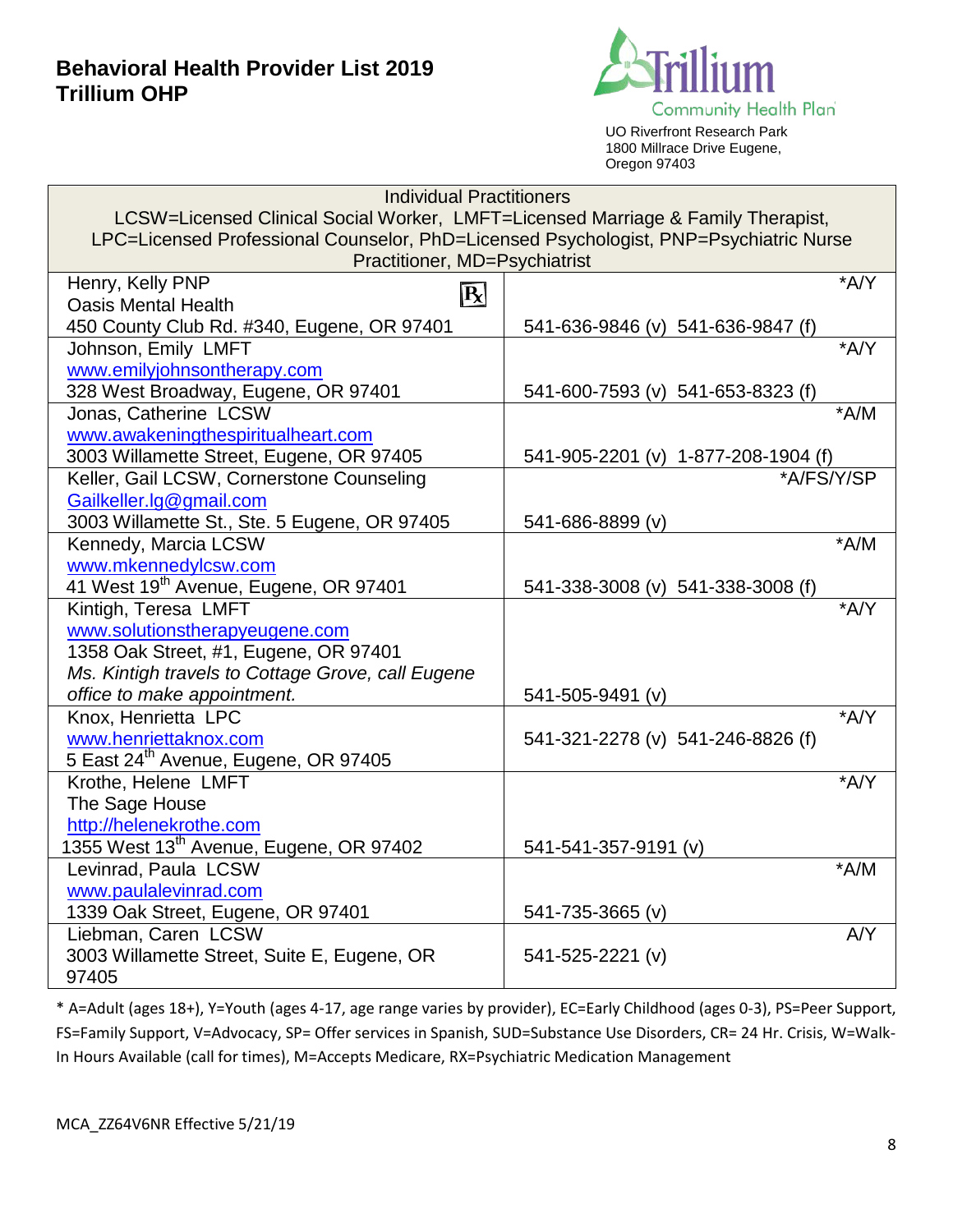

UO Riverfront Research Park 1800 Millrace Drive Eugene, Oregon 97403

| <b>Individual Practitioners</b>                                                       |                                          |  |
|---------------------------------------------------------------------------------------|------------------------------------------|--|
| LCSW=Licensed Clinical Social Worker, LMFT=Licensed Marriage & Family Therapist,      |                                          |  |
| LPC=Licensed Professional Counselor, PhD=Licensed Psychologist, PNP=Psychiatric Nurse |                                          |  |
| Practitioner, MD=Psychiatrist                                                         |                                          |  |
| Long, Annemieke LCSW, Mieke Long Therapy                                              | $+A/Y$                                   |  |
| www.miekelong.com                                                                     | 541-968-1244 (v)                         |  |
| 171 Lawrence Street, Eugene, OR 97401                                                 |                                          |  |
| Martin, Summer LMFT                                                                   | *A/Y                                     |  |
| 282 East 18 <sup>th</sup> Avenue, Eugene, OR 97401                                    | 541-246-9638 (v)                         |  |
| Marvich, Karla PNP<br>$\overline{\mathbf{R}}$                                         | $*AYY$                                   |  |
| www.bridgescommunityhealth.com                                                        |                                          |  |
| 210 South 5 <sup>th</sup> Street, Cottage Grove, OR 97424                             | 541-860-4216 (v) 541-942-9804 (f)        |  |
| McKenzie, Bree LPC                                                                    | $\overline{A^*}$                         |  |
| www.counselingbybree.com                                                              | 541-731-6373 (v)                         |  |
| 1598 Pearl Street, #3, Eugene, OR 97401                                               |                                          |  |
| Moyer, Cindie LMFT                                                                    | *A/Y                                     |  |
| www.cindiemoyer.com                                                                   |                                          |  |
| 1234 Pearl Street, Suite 4, Eugene, OR 97401                                          | 541-914-0544 (v)                         |  |
| Parys, Dora LCSW                                                                      | *A/Y                                     |  |
| www.doratherapy.com                                                                   |                                          |  |
| 1193 Pearl Street, Eugene, OR 97401                                                   | 541-515-3325 (v)                         |  |
| Pendleton, Porshea LMFT                                                               | *A/Y                                     |  |
| www.pdpcounselor.com                                                                  |                                          |  |
| 767 Willamette Street #306, Eugene, OR 97401                                          | 541-716-4537 (v)                         |  |
| Ponsioen, Suzanne LMFT                                                                | *A/Y                                     |  |
| www.suzanneponsioentherapy.com                                                        |                                          |  |
| 328 West Broadway, Eugene, OR 97401                                                   | 541-653-2958 (v) 541-610-1760 (f)        |  |
| Powers, Peter PhD                                                                     | *A/Y                                     |  |
| www.peterapowersphdllc.yolasite.com                                                   |                                          |  |
| 511 East 12th Avenue, Eugene, OR 97401                                                | 541-683-5567 (v) 541-344-7595 (f)        |  |
| Pruch, Josephine Casey Witte LMFT                                                     | *A/Y                                     |  |
| 3575 Donald Street, #105, Eugene, OR 97405                                            | 541-203-3876 (v)                         |  |
| Richards, Gail LCSW                                                                   | $*AYY$                                   |  |
| www.pearlstreetoffices.com/gail-richards.html                                         |                                          |  |
|                                                                                       |                                          |  |
| 1193 Pearl Street, Eugene, OR 97401                                                   | 541-343-1937 Ext.19 (v) 541-343-5875 (f) |  |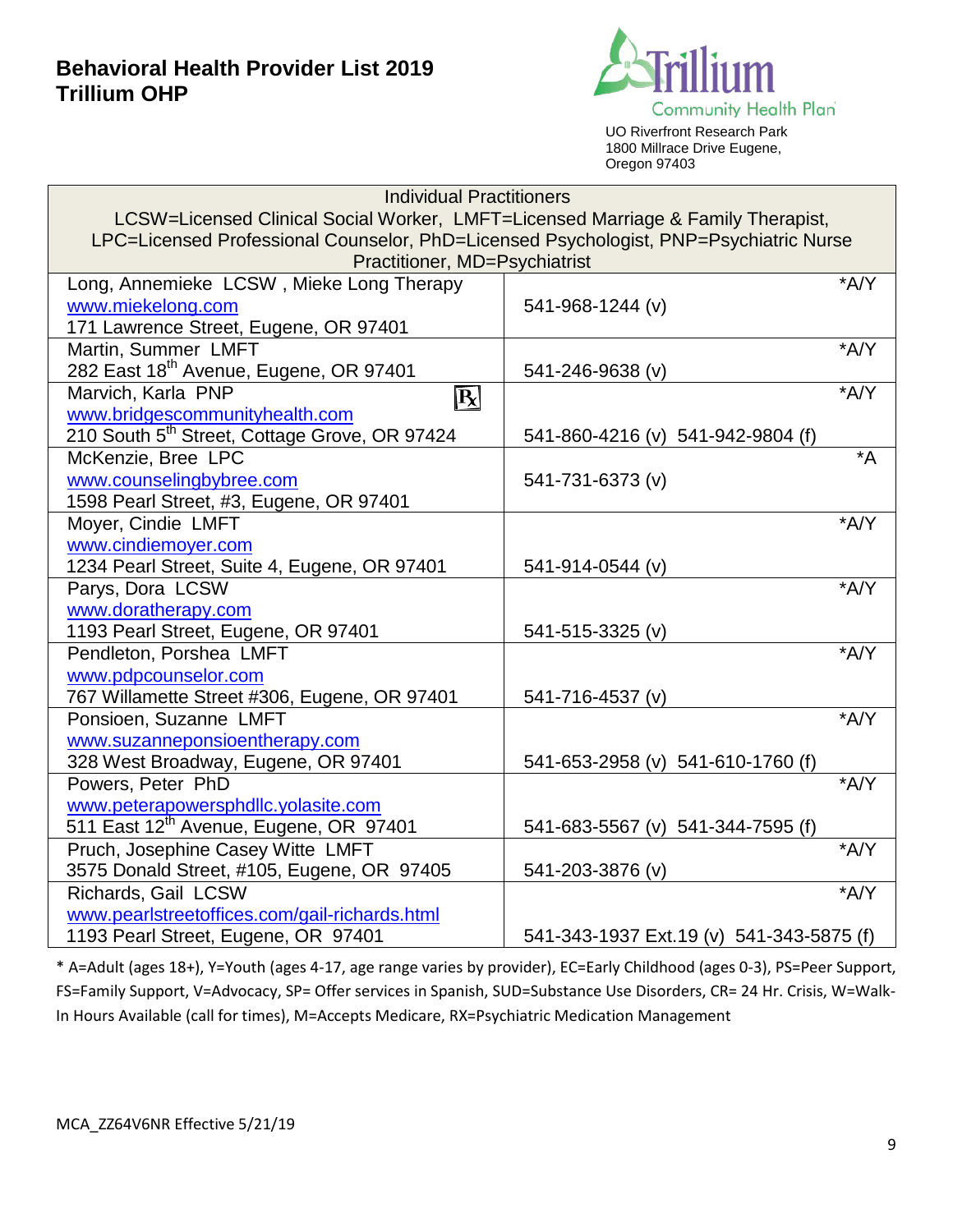

UO Riverfront Research Park 1800 Millrace Drive Eugene, Oregon 97403

| <b>Individual Practitioners</b>                                                       |                                                 |  |
|---------------------------------------------------------------------------------------|-------------------------------------------------|--|
| LCSW=Licensed Clinical Social Worker, LMFT=Licensed Marriage & Family Therapist,      |                                                 |  |
| LPC=Licensed Professional Counselor, PhD=Licensed Psychologist, PNP=Psychiatric Nurse |                                                 |  |
| Practitioner, MD=Psychiatrist                                                         |                                                 |  |
| Rogers, Diane LPC                                                                     | *A/Y                                            |  |
| <b>Amethyst Counseling</b>                                                            |                                                 |  |
| 3413 Stark Street, Eugene, OR 97404                                                   | 541-484-4881 (v)                                |  |
| Roman, Pamela PhD                                                                     | *A/Y/M                                          |  |
| 1400 High Street #C1, Eugene, OR 97401                                                | 541-284-4615 (v)                                |  |
| Ross, Debra, LMFT                                                                     | $^*A$                                           |  |
| www.debrarosstherapy.com                                                              |                                                 |  |
| 1234 Pearl Street, Suite 3 Eugene, OR 97405                                           | 954-445-0659 (v)                                |  |
| Sanders, Mary Jo LCSW                                                                 | $*A/M$                                          |  |
| www.mjsandersrnlcsw.com                                                               |                                                 |  |
| 175 W. B. St., Bldg K, Springfield, OR 97477                                          | 541-206-2641 (v)                                |  |
| Schommer, Amanda LCSW                                                                 | *A/Y                                            |  |
| 171 Lawrence Street, Eugene, OR 97401                                                 | 541-241-9956 (v)                                |  |
| Schwartz, Zak PhD                                                                     | *A/Y/M                                          |  |
| 1400 High Street #C1, Eugene, OR 97401                                                | 541-484-4971 (v) 541-484-1071 (f)               |  |
| Shanahan, Lisa LCSW                                                                   | $*A/Y$                                          |  |
| www.lisatherapy.com                                                                   |                                                 |  |
| 1193 Pearl Street, Eugene, OR 97401                                                   | 541-343-1937 Ext. 17 (v)                        |  |
| Sheeber, Lisa PhD                                                                     | *A/Y/EC                                         |  |
| 511 E 12 <sup>th</sup> Avenue, Eugene, OR 97401                                       | 541-246-2000 (v) 541-344-7595 (f)               |  |
| Shin, Jordan LPC                                                                      | $*AYY$                                          |  |
| www.thecounselinghut.org                                                              |                                                 |  |
| 132 East Broadway #318, Eugene, OR 97401<br>Silberman, Stuart PsyD                    | 541-342-8144 (v/TTY) 541-342-1724 (f)<br>*A/Y/M |  |
| www.drstuartsilberman.com                                                             |                                                 |  |
|                                                                                       |                                                 |  |
| 132 East Broadway #700, Eugene, OR 97401<br>Siqueiros, Gina LPC                       | 541-632-4655 (v) 541-214-2639 (f)<br>A/Y        |  |
| 541 Willamette St. Suite 307-C Eugene, OR 97401                                       | 541-937-5499 (v)                                |  |
| Smith, Dana PhD                                                                       | $*Y/M$                                          |  |
| 511 East 12 <sup>TH</sup> Avenue, Eugene, OR 97401                                    | 541-485-1917 (v) 541-344-7595 (f)               |  |
| Sorensen, Erik PhD                                                                    | $\overline{Y^*}$                                |  |
| 511 East 12th Avenue, Eugene, OR 97401                                                | 541-345-8749 (v) 541-344-7595                   |  |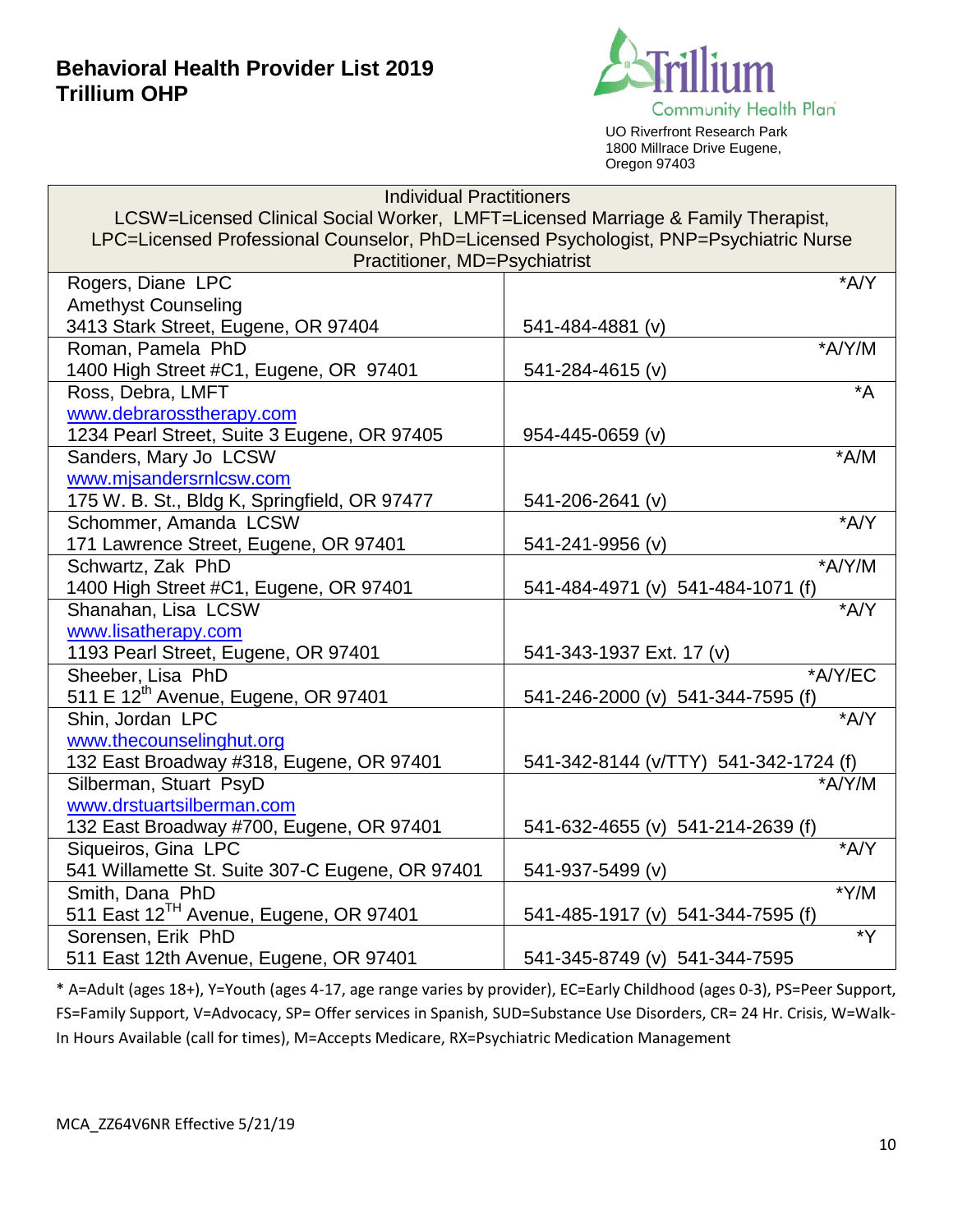

UO Riverfront Research Park 1800 Millrace Drive Eugene, Oregon 97403

| <b>Individual Practitioners</b>                                                       |                                   |  |
|---------------------------------------------------------------------------------------|-----------------------------------|--|
| LCSW=Licensed Clinical Social Worker, LMFT=Licensed Marriage & Family Therapist,      |                                   |  |
| LPC=Licensed Professional Counselor, PhD=Licensed Psychologist, PNP=Psychiatric Nurse |                                   |  |
| Practitioner, MD=Psychiatrist                                                         |                                   |  |
| Steinberg, Craig PhD                                                                  | *A/Y/M                            |  |
| www.craigsteinbergphd.com                                                             |                                   |  |
| 3003 Willamette Street, #5, Eugene, OR 97405                                          | 541-221-4468 (v)                  |  |
| Strgar, Franc MD, Psychiatrist<br>R                                                   | $*A/Y/M$                          |  |
| 3203 Willamette Street, Eugene, OR 97405                                              | 541-221-4468 (v)                  |  |
| Tang, Shin Shin PhD                                                                   | *A/Y/M                            |  |
| www.shinshintang.com                                                                  |                                   |  |
| 291 West 12 <sup>th</sup> Avenue, Eugene, OR 97401                                    | 541-953-4969 (v)                  |  |
| Tepperman, Ann LCSW                                                                   | $^*A$                             |  |
| www.anntepperman.com                                                                  |                                   |  |
| 1902 Jefferson Street, #1, Eugene, OR 97405                                           | 614-306-1122 (v)                  |  |
| Thompson, David LMFT                                                                  | *A/Y                              |  |
| 3003 Willamette, Suite E, Eugene, OR 97405                                            | 541-520-4020 (v)                  |  |
| Webb, Michael MD, Psychiatrist<br>$ \mathbf{R} $                                      | $*A/M$                            |  |
| <b>Psychiatry Associates of Eugene</b>                                                |                                   |  |
| 3225 Willamette Street, #2, Eugene, OR 97405                                          | 541-686-7313 (v) 541-302-6676 (f) |  |
| Weinstein, Barbara LCSW                                                               | $*A/M$                            |  |
| 492 West Broadway, Eugene, OR 97401                                                   | 541-344-3775 (v) 541-344-5882 (f) |  |
| Welch, Gwen LCSW                                                                      | *A/Y/M                            |  |
| www.healinghaven.net/gwen-welch-slaff                                                 | 503-884-0842 (v) 503-389-7945 (f) |  |
| 1355 13 <sup>th</sup> West Avenue, Eugene, OR 97402                                   |                                   |  |
| Wichmann, Lee Anne LMFT                                                               | *A/Y                              |  |
| www.solutionstherapyeugene.com                                                        |                                   |  |
| 1358 Oak Street, #1, Eugene, OR 97401                                                 |                                   |  |
| Ms. Wichmann travels to Cottage Grove, call                                           |                                   |  |
| Eugene office to make appointment.                                                    | 541-505-9491 (v)                  |  |
| Windle, Chaunce PhD                                                                   | *A/Y                              |  |
| 280 East 11 <sup>th</sup> Avenue, Eugene, OR 97401                                    | 541-516-1654 (v) 541-343-2663 (f) |  |
| Young, Shannon PhD, LCSW                                                              | *A/Y                              |  |
| 1210 Pearl Street, Eugene, OR 97401                                                   | 541-255-8255 (v) 541-636-0230 (f) |  |
| Zientara, Ro LPC                                                                      | *A/Y                              |  |
| 48116 Highway 58, Oakridge, OR 97463                                                  | 541-780-4334 (v) 541-708-5935 (f) |  |
| ZumBrunnen, Joann LCSW                                                                | $^*A$                             |  |
| 296 East 5 <sup>th</sup> Street, #323, Eugene, OR 97401                               | 541-357-9439 (v) 541-722-7043 (f) |  |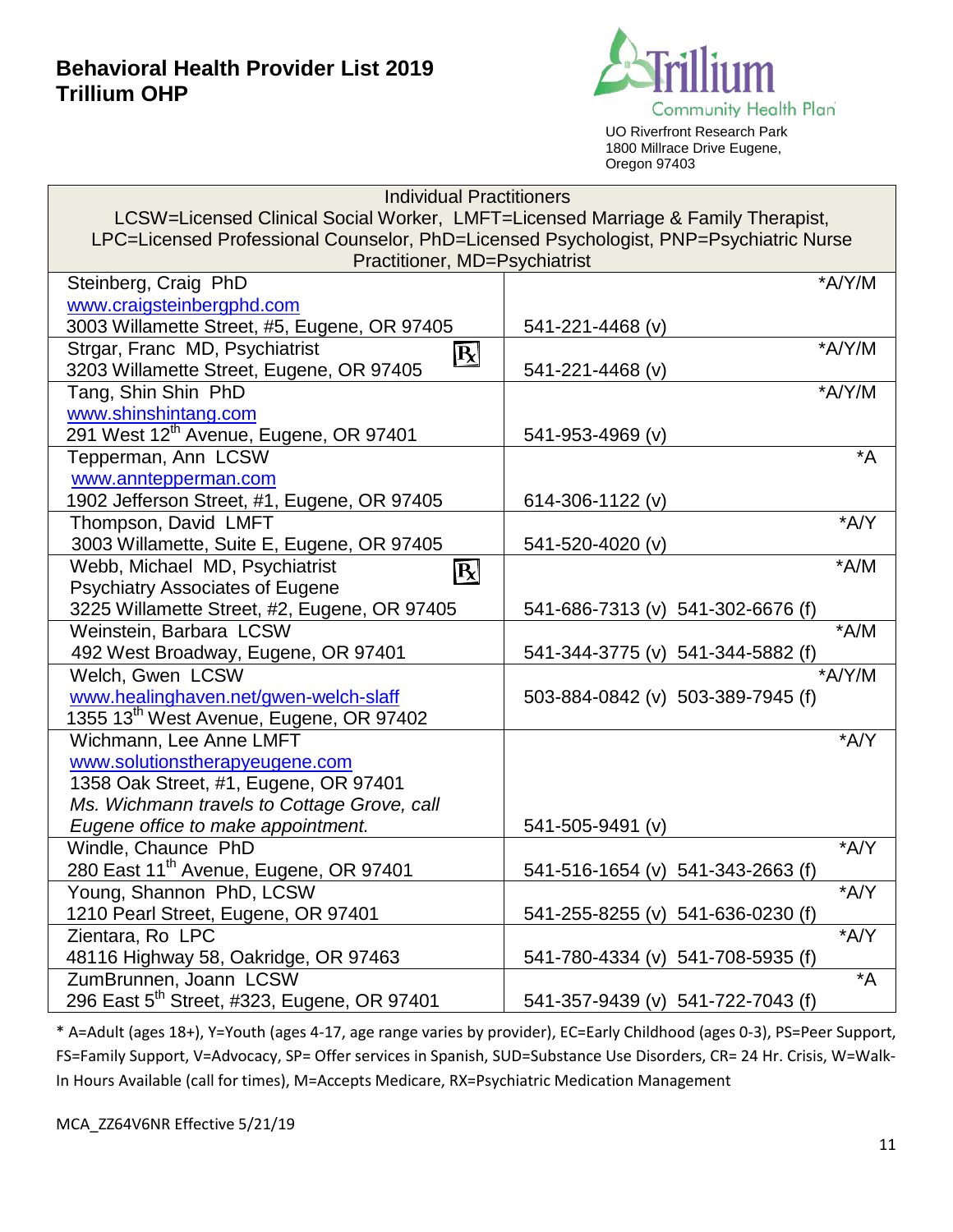

UO Riverfront Research Park 1800 Millrace Drive Eugene, Oregon 97403

| <b>Support Services</b>                        |                           |          |
|------------------------------------------------|---------------------------|----------|
| Lane Independent Living Alliance (LILA)        |                           | *PS/V    |
| www.lilaoregon.org/services.html               |                           |          |
| 20 East 13th Avenue, Eugene, OR 97401          | 541-607-7020 (v)          |          |
| <b>NAMI of Lane County</b>                     |                           | *A/FS/V  |
| www.namilane.org                               |                           |          |
| 2411 Martin Luther King Jr Blvd, #209, Eugene, | 541-343-7688 (v)          |          |
| OR 97401                                       |                           |          |
| <b>Oregon Family Support Network (OFSN)</b>    |                           | *PS/FS/V |
| www.ofsn.org                                   | 1-800-323-8521, Toll Free |          |
| 72A Centennial Loop, Suite 150, Eugene, OR     | 541-342-2876 (v)          |          |
| 97401                                          |                           |          |
| Youth M.O.V.E. Oregon                          |                           | *Y/PS    |
| www.youthmoveoregon.org                        |                           |          |
| 965 Oak Alley, Eugene, OR 97401                | 541-521-7127 (v)          |          |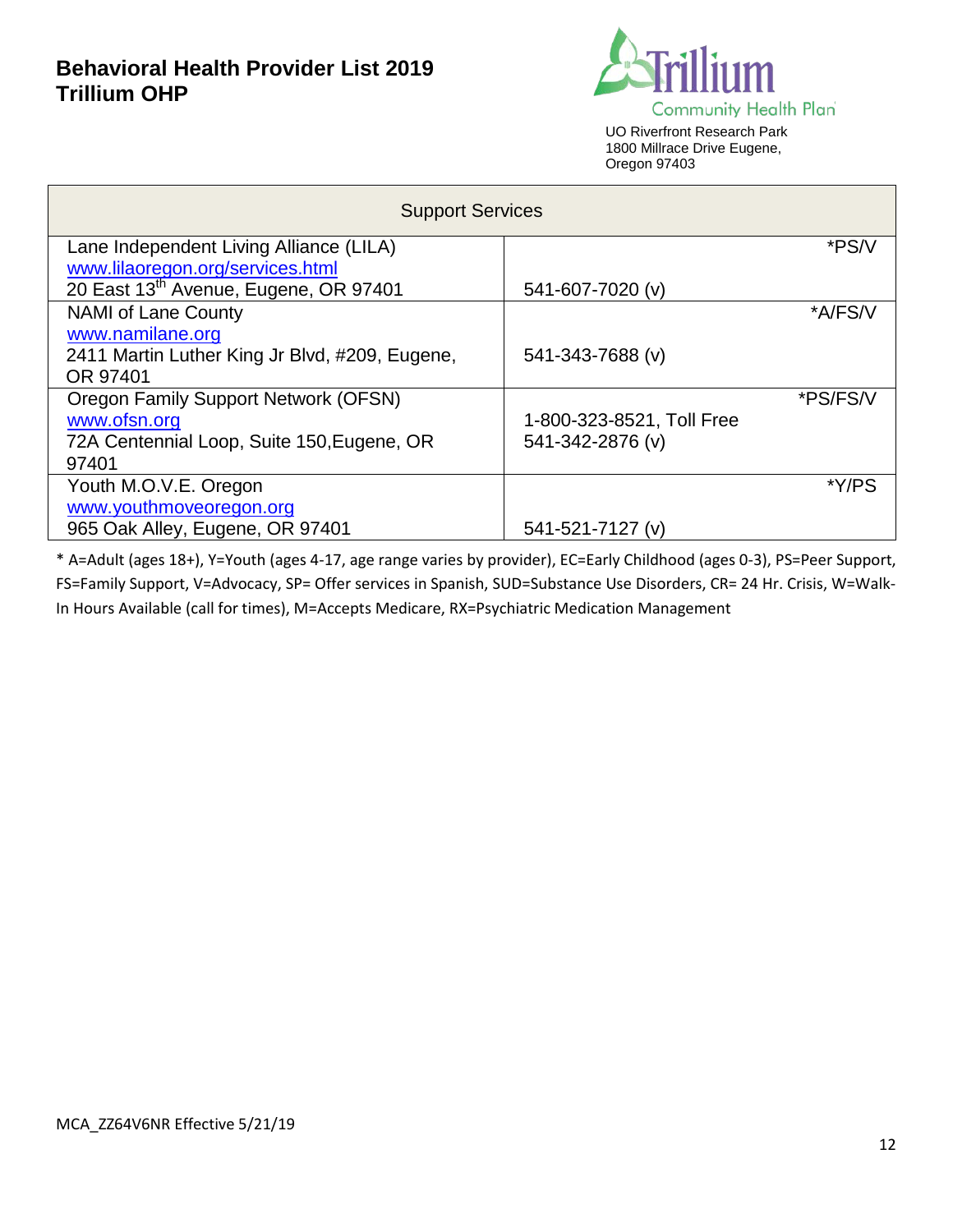

# **Do you think Trillium Community Health Plan (TCHP) has treated you unfairly?**

Trillium must follow state and federal civil rights laws. It cannot treat people unfairly in any of its programs or activities because of a person's:

- 
- Age Gender identity

**Origin** 

- 
- Race Sexual orientation

- 
- Color Marital status Religion
	- Sex
	- Disability National
- 

Everyone has a right to enter, exit and use buildings and services. They also have the right to get information in a way they understand. Trillium will make reasonable changes to policies, practices, and procedures by talking with you about your needs.

To report concerns or to get more information, please contact Member Services at 541-485-2155; Toll Free: 1-877-600-5472; TTY: 1-877-600-5473, Monday through Friday, 8:00 a.m. to 5:00 p.m. At other times – including Saturday, Sunday, and federal holidays – you can leave a voicemail. We will return your call the following business day. The call is free.

You also have a right to file a civil rights complaint with the U.S. Department of Health and Human Services Office for Civil Rights. Contact that office one of these ways:

- Web: [www.hhs.gov](http://www.hhs.gov/)
- Email: [OCRComplaint@hhs.gov](mailto:OCRComplaint@hhs.gov)
- Phone: 1-800-368-1019, 1-800-537-7697 (TDD)
- Mail: 200 Independence Ave., SW, Room 509F HHH Bldg. Washington, D.C. 20201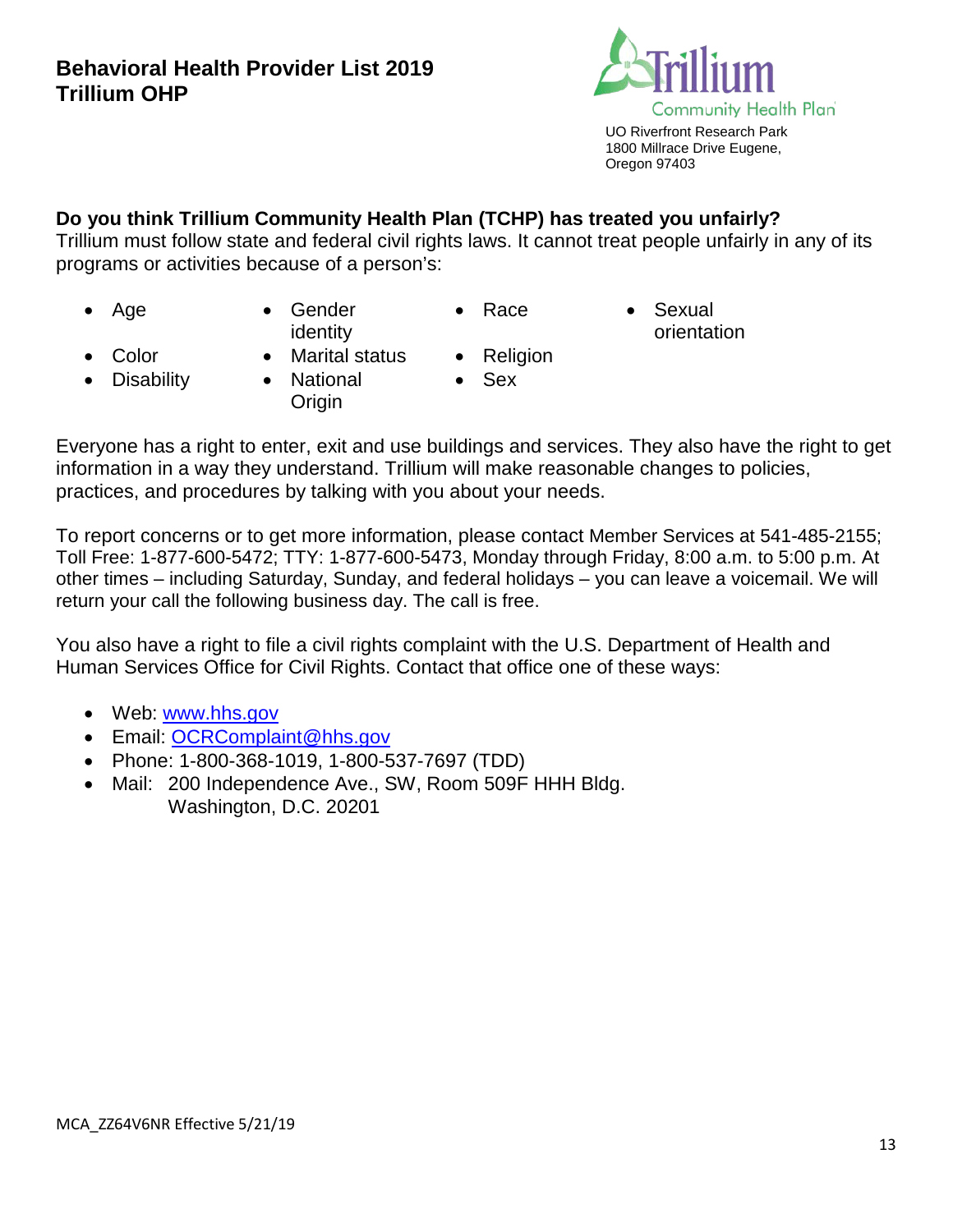

#### **English**

ATTENTION: If you do not speak English, language assistance services, free of charge, are available to you. Call 1-877-600-5472; TTY: 1-877-600-5473.

### **Español (Spanish)**

ATENCIÓN: si habla español, tiene a su disposición servicios gratuitos de asistencia lingüística. Llame al 1-877-600-5472; TTY: 1-877-600-5473.

### **Tiếng Việt (Vietnamese)**

CHÚ Ý: Nếu bạn nói Tiếng Việt, có các dịch vụ hỗ trợ ngôn ngữ miễn phí dành cho bạn. Gọi số 1- 877-600-5472; TTY: 1-877-600-5473.

### 繁體中文 **(Chinese)**

注意:如果您使用繁體中文,您可以免費獲得語言援助服務。請致電1-877-600-5472; TTY: 1-877- 600-5473.

#### **Русский (Russian)**

ВНИМАНИЕ: Если вы говорите на русском языке, то вам доступны бесплатные услуги перевода. Звоните 1-877-600-5472; TTY: 1-877-600-5473.

### **한국어 (Korean)**

주의: 한국어를 사용하시는 경우, 언어 지원 서비스를 무료로 이용하실 수 있습니다. 1-877-600-5472; TTY: 1-877-600-5473.

#### **Українська (Ukrainian)**

УВАГА! Якщо ви розмовляєте українською мовою, ви можете звернутися до безкоштовної служби мовної підтримки. Телефонуйте за номером. 1-877-600-5472; TTY: 1-877-600-5473.

#### 日本語 **(Japanese)**

注意事項:日本語を話される場合、無料の言語支援をご利用いただけます。1-877-600-5472; TTY: 1-877-600-5473. まで、電話にてご連絡ください

#### **Arabic:**

تنبيه: إذا كنت تتحدث اللغة العربية فإن خدمات المساعدة اللغوية متاحة لك مجاناً. اتصل بـ على رقم187-600-877-1، رقم هاتف الصم والبكم: .1-877-600-5473

### **Română (Romanian)**

ATENȚIE: Dacă vorbiți limba română, vă stau la dispoziție servicii de asistență lingvistică, gratuit. Sunați la 1-877-600-5472; TTY: 1-877-600-5473.

MCA\_ZZ64V6NR Effective 5/21/19